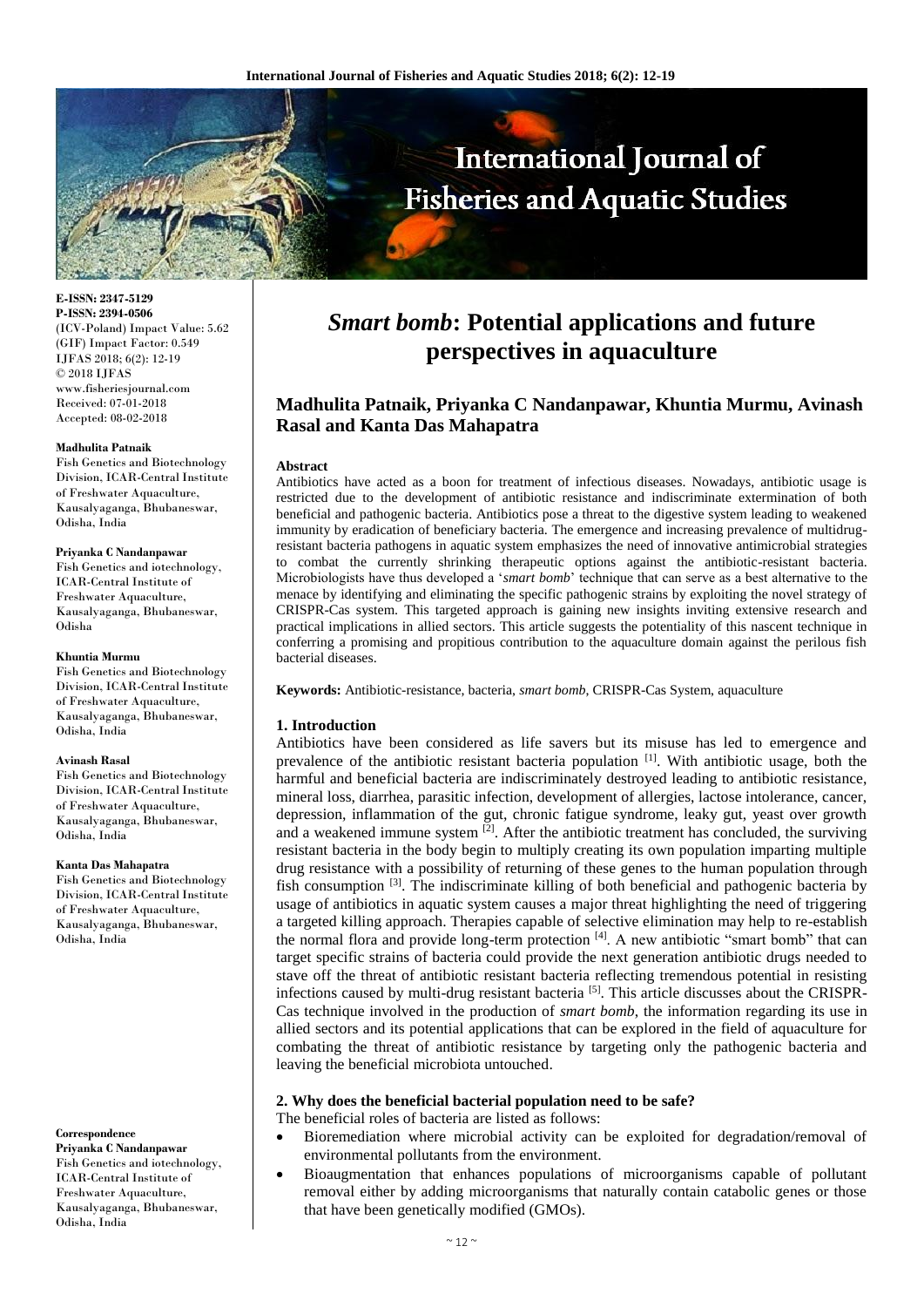- Immunomodulatory role in which bacterial extracts (specific and non-specific stimulating agents) indicated in the prevention, treatment of respiratory infections and adjuvants in case of infections resistant to common antibiotics or in the treatment of complications [6]. OM 85 is an immuno-stimulant extracted from 8 bacterial pathogens *(Haemophilus influenzae, Streptococcus pneumoniae, Klebsiella pneumoniae, Klebsiella ozaenae, Staphylococcus aureus, Streptococcus pyogenes, Streptococcus viridans and Neisseria catarrhalis)* that significantly reduced the rate of upper respiratory tract infections (URTIs), particularly in children [7].
- The microbiota allows the induction of protective responses to pathogens and the maintenance of regulatory pathways involved in the maintenance of tolerance to innocuous antigens [8] of the host immune system.

# **3. Smart Bomb: Target definitive therapy to known pathogen**

Conventional antibiotic treatments eliminate indiscriminately beneficial bacteria that are essential to digest food and produce healthy vitamins along with pathogenic bacteria perturbing the microbial harmony leading to unintended consequences encouraging susceptibility to various opportunistic infection and diseases [9]. CRISPR (clustered regularly interspaced short palindromic repeats)-Cas (CRISPR-associated) systems in bacteria and archaea employ CRISPR RNAs to specifically recognize the complementary DNA of foreign invaders, leading to sequence specific cleavage or degradation of the target DNA [5] that also apparently bypasses the antibiotic resistance mechanism and offers tremendous potential in the realms of genome editing, gene regulation and antimicrobials [10].

# **3.1 How does the "***Smart bomb***" work?**

A distinct mechanism of horizontal transfer of genetic elements has been elucidated in prokaryotes that protect microbial cells against exogenous nucleic acids of phage or plasmid origin [11]. Bacteriophages, a large group of virus, known to infect bacteria transfers its DNA to the bacterial cell, hijacks the bacterial DNA-replicating machinery to make multiple copies of itself, and then escapes after causing lysis of the host cell  $^{[12]}$ . About 40% of sequenced bacterial genomes contain a set of CRISPR/Cas genes, an immune mechanism to protect themselves against invading phages. The "Smart Bomb" takes advantage of a part of an immune system present in many bacteria called the CRISPR-CAS system [13].

# **3.2 Current status of** *smart bomb* **and CRISPR/Cas technology in allied sectors:**

 *Smart Bomb* **in Cancer -** T-DM1 is the first "smart bomb" designed to treat breast cancer that target specific cell types, such as cancer cells, without causing significant damage to other surrounding cells, tissues and organs. In order to target colchicines directly to tumors, the researchers enlisted the use of powerful enzymes 'matrix metalloprotease protein (MMP)' that can dissolve the extracellular matrix used as a substrate for growth by the cancer cells (during a process called angiogenesis), providing essential oxygen and nutrients [14]. To exploit this, the researchers attached long molecular "tails" to individual colchicine molecules. These modified colchicines (called ICT2588) was less toxic to healthy

cells but if the "tail" was hacked off by MMP enzymes then it was activated into a potent cell-killing drug [11]. Trastuzumabemtansine (T-DM1) is an antibody-drug conjugate comprising trastuzumab (Herceptin) linked to the chemotherapy agent emtansine (DM1) that specifically targets HER2-positive cancers, not only inhibiting HER2 signaling but also releasing emtansine directly only into the tumor cells thus sparing normal healthy cells the drug's cytotoxic effects (a so-called 'smart bomb' approach) [15, 16].

- **A nanoscale** *Smart Bomb* **to target childhood leukemia-** Here, the target of the smart bomb is a defective gene that results in production of a dysfunctional CD22 due to deletion of exon 12 (CD22ΔE12) which causes cancer stem cells to proliferate and resist chemotherapy in B-lineage acute lymphoblastic leukemia (ALL) without affecting the surrounding tissue  $[17]$ . A unique polypeptide-based nanoparticle formulation of CD22ΔE12-siRNA as an RNAi therapeutic candidate targeting CD22ΔE12 that is capable of delivering its siRNA cargo into the cytoplasm of leukemia cells causing effective CD22ΔE12 depletion and marked inhibition of leukemic cell growth. Further development and optimization of this nanoparticle may facilitate the development of an effective therapeutic RNAi strategy against a paradigm shift in therapy of aggressive or chemotherapy-resistant B-lineage lymphoid malignancies<sup>[18]</sup>.
- *Smart Bomb* **in Mouth wash** Current mouthwash products act like nuclear bombs killing good and bad bacteria indiscriminately and can effectively eliminate dental cavities [11]. It targets and eliminates only *S. mutans* bacteria that are the main cause of tooth decay while leaving the good bacteria that helps fight tooth decay unhampered. The scientists used new antimicrobial technology known as specifically targeted anti-microbial peptides [19, 20] .
- *Smart bomb* **in detecting brain tumor-** An experimental drug (MP-MUS) attacks brain tumor tissue by crippling the cells' energy source, mitochondria by infiltrating both inner and outer membranes after being converted from an inactive, non-toxic form to an active toxic form by the enzyme MAO-B (over-expressed in brain tumor cells) [21]. Once inside, the drug damagesmitochondrial DNA which cannot be repaired and has passed early tests in animal models and human tissue cultures. Importantly, MP-MUS were found to be selectively toxic towards glioma cells. In the concentration range of 150-180 mm, MP-MUS killed 90-95% of glioma cells but stimulated the growth of normal human astrocytes  $[22]$ .
- **Combating Viral Diseases-** The Cas9-based DNA editing system is being exploited to help combat viral diseases through the identification of human genes linked to viral replication and the direct targeting of DNA viruses within the human body  $[23]$  and mounting intracellular defense against HIV-1 infection  $[24]$ . The engineered cells expressing HIV-targeted CRISPR/Cas9 can disrupt viral DNA integrated into the host genome and simultaneously prevent new viral infection.
- **Disease Correction-** CRISPR-Cas has the ability to engineer genomic DNA in cells and organisms in the investigation of disease processes driving therapeutic innovations [25] and correct disease-causing genetic mutations [26]. More recently, a rare, but fatal, genetic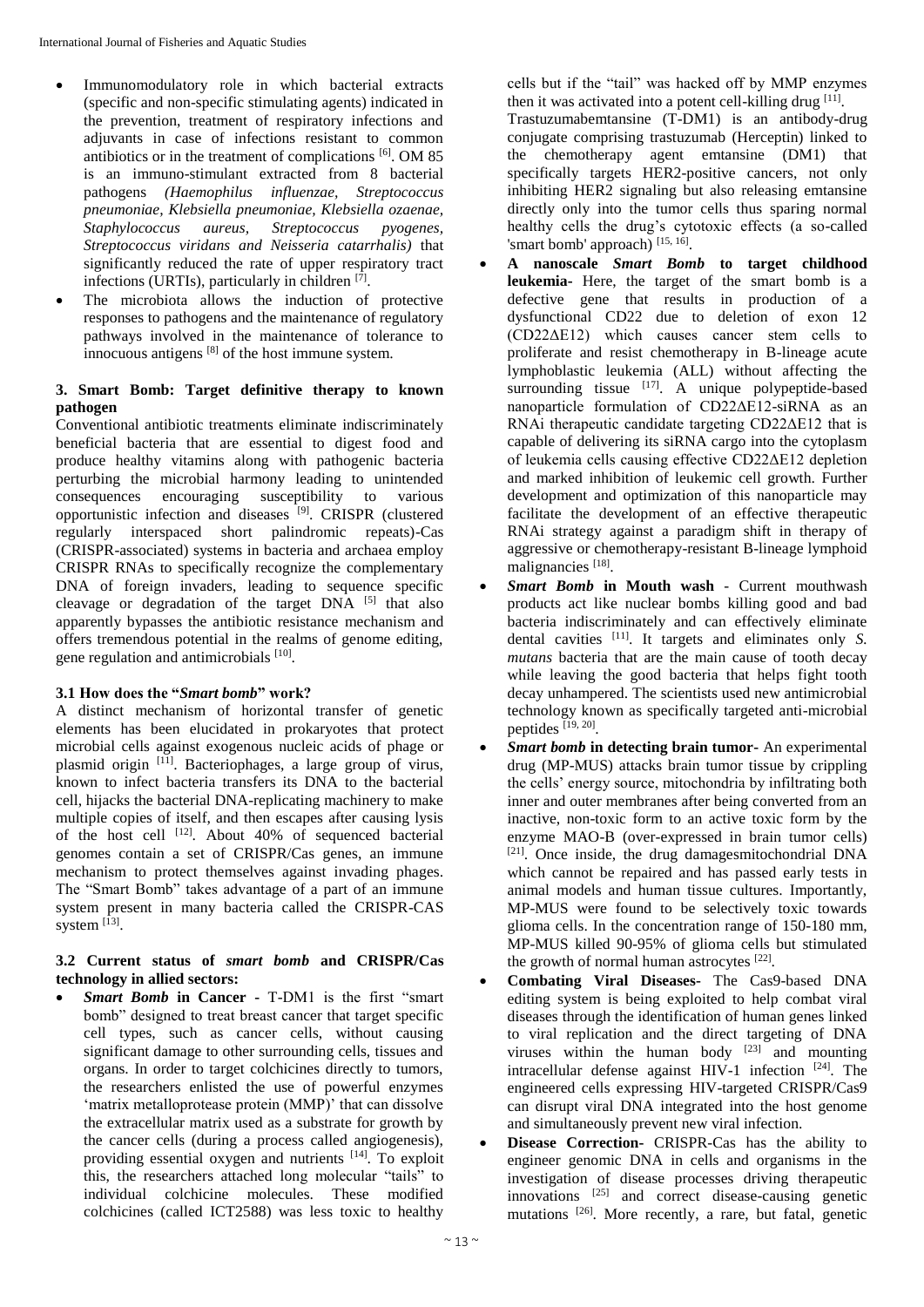condition caused by a mutation of the fumaryl acetoacetate hydrolase (FAH) gene in liver cells was corrected using CRISPR-Cas9<sup>[27]</sup>.

 **Study of human diseases-** It has been demonstrated that CRISPR/Cas9- mediated genome editing allows rapid, efficient and simultaneous knockout of several genes in mouse embryonic stem cells  $[28, 29]$ . This can help in studying invivo gene functions underlying different disease mechanisms and biological processes. Recent studies has shown that by using Adeno-associated Virus 9 to deliver single-guide RNA (sgRNA) against the *Myh6*  gene (responsible for cardiomyopathy and heart failure), genomic insertions and deletions can be rapidly induced in transgenic mouse models [30].

## **4. Antibiotic resistant bacteria in Aquaculture sector**

Disease outbreaks caused by bacterial diseases are considered to be a key constraint in the aquaculture sector resulting in highly unpredictable survival rates and significant stock losses. The bacterial diseases symptoms in fish include inactivity, loss of color, frayed fins, bloated body, cloudy eyes, open sores, abscesses, red streaks throughout the body, reddening or inflammation of the skin, fins or internal organs, bulging eyes and difficulty in breathing eventually leading to mortality and consequential loss <sup>[31]</sup>. Antimicrobials are administered into the aquatic system by the application of medicated feed, adding antibiotics into feed as growth promoters, for therapeutic and prophylactic purposes  $[32, 33]$ and release to the water during treatment of fish bacterial diseases. The frequent use of one or more antibiotics has led to development of antibiotic resistance in bacteria which accompanies unresponsiveness and ineffectiveness to multiple drugs. Transfer of these antibiotic resistant bacteria via the food chain is a significant health issue and of major concern. Multiple drug resistance has been reported in a number of studies of fish pathogens and aquaculture environments  $[34, 35,$  $36$ ], shrimp ponds  $[37]$ , shellfish  $[38]$  and aquaculture environments  $\left[34, 37, 39, 40\right]$ . Subsequently, fish contamination with antibiotic-resistant bacteria can be a major threat to public health as it can be transferred to other bacteria of human clinical significance [41]. Plasmids that carry multidrug-resistant determinants have been shown to be transferable to *E. coli* from A. *salmonicida, A. hydrophila, E.* 

*tarda, Citrobacter freundii, P. damselae* spp. *piscicida, V. anguillarum* and *V. salmonicida* [42, 43] via horizontal gene transfer.

Antibiotic resistance has been reported in *A. salmonicida, A. hydrophila, E. tarda, Citrobacter freundii, Yersinia ruckeri, P. damselae* ssp *piscicida, V. anguillarum, V. salmonicida, F. psychrophilum* and *P. fluorescens* [43]. Antibiotic resistance would inexplicably result in accumulation of resistant traits in bacteria convincing antibiotic treatment failures in humans or prolonged duration of illness, increased frequency of bloodstream infection, increased hospitalization or increased mortality<sup>[44]</sup>.



Fig 1: Fate of bacterial disease inflicted aquatic organisms

## **5. CRISPR-Cas systems for alleviating use of antibiotics in aquaculture**

Genome targeting can be employed for the sequence-specific and titratable removal of individual bacterial strains and species that consists of two main components: (i) the CRISPR locus and (ii) Cas genes, encoding CRISPR-associated (cas) proteins [11, 45].

This system can function in three specific ways:

- Adaptation or immunization (involving the acquisition of spacers)- This process involves the separation of arrays of short repeats of the CRISPR locus by highly variable non-repetitive DNA sequences called "spacers" derived from exogenous DNA targets known as protospacers constituting the CRISPR RNA (crRNA) array.
- Biogenesis of CRISPR RNA (crRNA) encoded by the repeat-spacer regions-The CRISPR locus is transcribed as a long primary pre-crRNA transcript and precisely processed to produce an assembly of small mature crRNAs and;
- Target interference-crRNAs act as guide RNAs for different interference modules that target and cleave DNA/RNA after annealing to the complementary protospacer sequence within nucleic acid of the invading element  $[20, 46, 47, 48]$ . crRNA guide a set of multifunctional protein complex (Cas proteins) to complementary invading nucleic acid resulting in target interference [49] by cleavage in a sequence specific manner to ensure cell defense [50].



**Fig 2:** The Mechanism of CRISPR-Cas system [51]

Varying in their specific target and mechanism of action, three types of CRISPR-Cas systems have been defined: Type I systems cleave and degrade DNA through the action of a 3'- 5' exonuclease activity, type II systems cleave DNA, and type III systems cleave DNA or RNA [52]. Using the *E. coli* type I system as a model led to potent removal of *E. coli* cells as long as the target sequence contained a Protospacer -Adjacent Motif (PAM) and was complementary to the spacer regardless of the genomic location, strand, or transcriptional activity of the target sequence [5]. Researchers have already tested the antibiotic on *Salmonella* cultures and are currently working on developing an effective method to administer an antibiotic in a clinical setting  $[53]$ . The specificity of targeting with CRISPR RNAs could be achieved even between different strains that shared 99 percent DNA homology whether in pure or mixed cultures using genomic sequence information [5].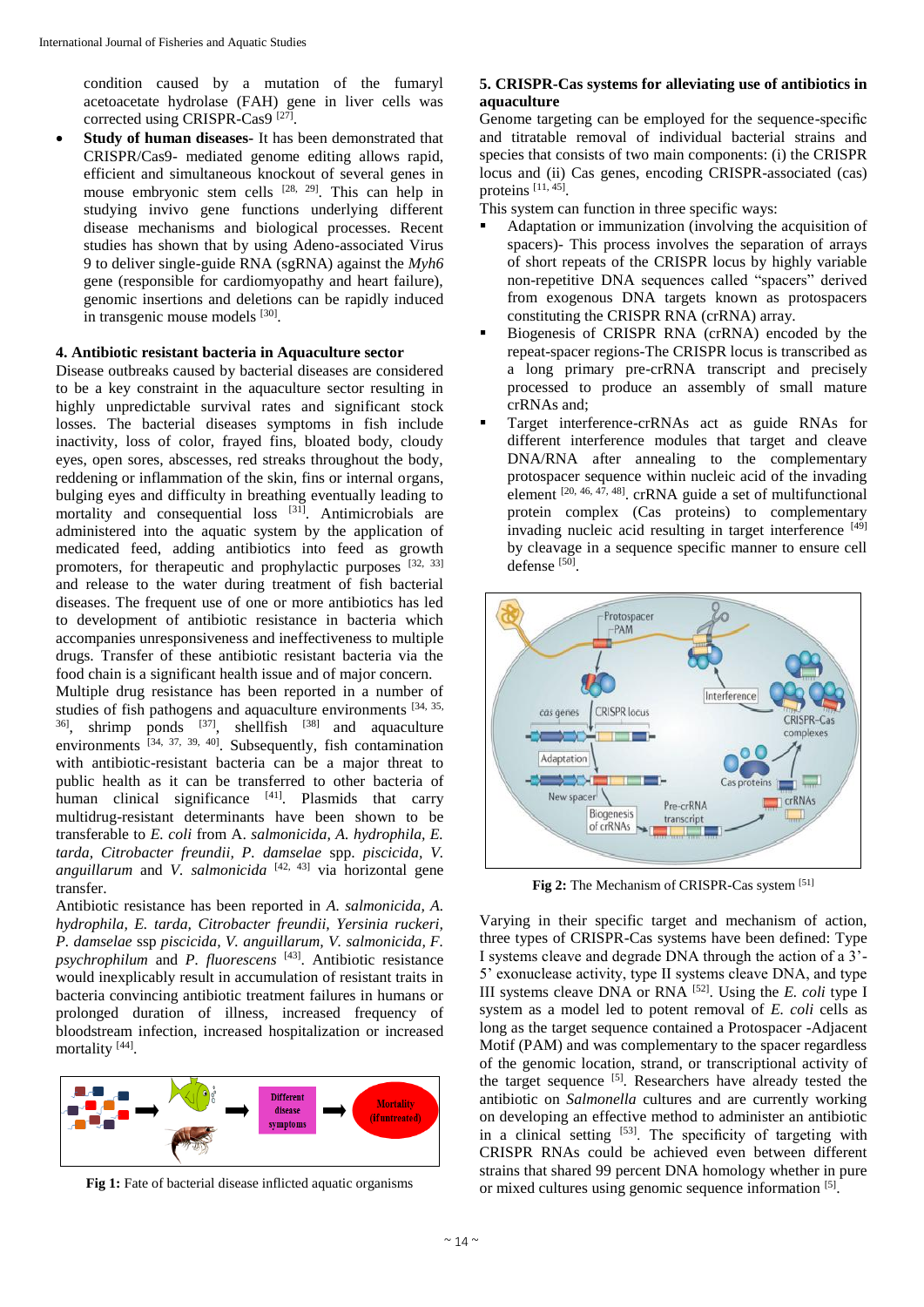**5.1 CRISPR/Cas9 – A nascent Genome Editing revolution**

Cas9-based tools constitutes a next-generation genome editing method and is particularly grabbing attention due to its inexpensive, simplicity, accessibility and high-throughput functional genomics [54], interrogation of gene function of mammalian cells <sup>[55]</sup>, performing genome-wide screens, creating disease models and perhaps developing therapeutic agents [56]. The core RNA-guided Cas9 endonuclease in the type II CRISPR system has been harnessed to realize gene mutation and DNA deletion and insertion, as well as transcriptional activation and repression, with multiplex targeting ability, just by customizing 20-nucleotide RNA components [57].

CRISPR-Cas9 technology can be used to introduce random or targeted mutations into any portion of the genome such as the coding region, promoter, or enhancer regions of genes [58].

Gene knock out technologies with minimal off-target effects and knocking out individual gene expression at the genomic level is mediated by CRISPR-Cas9 through the use of truncated guide RNAs (truncated within the crRNA-derived sequence), by adding two extra guanine (G) nucleotides to the 5' end  $[59, 60]$  or with the use of 'paired nickases'  $[61]$ .

In endogenous CRISPR/Cas9 system, mature crRNA is combined with transactivating crRNA (tracrRNA) to form a tracrRNA: crRNA complex that guides Cas9 to cleave DNA and generate double strand breaks at target sites. At the target site, CRISPR/ Cas9-mediated sequence-specific cleavage requires a DNA sequence protospacer matching crRNA and a short protospacer adjacent motif (PAM)  $[62]$ . This newly emerging tool not only promises to revolutionize the field of genetics, but also has direct application to the treatment of disease [63].



**Fig 3:** Scope of CRISPR-Cas technology in Aquaculture Domain

**5.2 Applications of the CRISPR- Cas technology in fish models:**

 **Zebrafish (***Danio rerio***)-** The CRISPR/Cas genome editing platform successfully introduced site specific heritable insertion/deletion (indel) mutations in endogenous zebrafish genes with 100% germline transmission efficacies at the target locus and mutation frequencies between 24-59% at 8 out of 10 tested genes [64]. The RNA-guided Cas9 nuclease efficiently generates site-specific somatic mutations (~35%) during target of etsrp, gata4 or gata5 locus in zebrafish embryos in vivo, biallelic conversion of etsrp and gata5 in the resulting somatic cells in ~30% of embryos and generation of double-stranded breaks (DSBs) to induce homology directed repair (HDR) at or near the break site in the embryos  $[65]$ . Another finding elaborated the phenotypic rescue used by CRISPR/Cas system to target and repair a premature stop codon at the albino (alb) locus with high level of efficiency and precision using circular donor DNA of less than 1 kb in length flanked by CRISPR target sites. Here germ line transmission of functional targeted knock-ins of protein tags or of SNP exchange has been reported underscoring its suitability as a model for genetic research [66].

Multiple heritable genome modifications using golden/gol and tyrosinase/tyr (pigment formation) and slpr2 and spns2 (cardiac development) was demonstrated with insertion and/or deletion (indel) mutations introduced by the co-injection of multiple guide RNAs (gRNAs) and the nuclease Cas9 mRNA. This was the first report to show the germ-line transmission of the simultaneous multiple targeted genes disruption and the targeted chromosomal deletion in zebrafish  $[67]$ . Germline transmission data from 162 loci targeting 83 genes produced 99% success rate for generating mutations and average transmission rate of 28% in zebrafish genome facilitating efficient multiplexed gene targeting [68].

Another report confirmed the effective generation of knock-in transgenic zebrafish that have cell-type specific Gal4 or reporter gene expression via homology-independent repair using CRISPR/Cas9 system. This is the first report stating the generation of stable transgenic zebrafish in which large DNA constructs were knocked in for four endogenous genomic loci at a frequency exceeding 25% using this approach  $[69]$ .

Successful heritable precise targeted gene knock-in by integration of exogenous *mCherry* or *eGFP* gene was also achieved into targeted genes (*tyrosinase* and *krtt1c19e*) in frame in zebrafish <sup>[70]</sup>. Other studies has shown a limited offtarget mutation frequency produced by the prokaryotic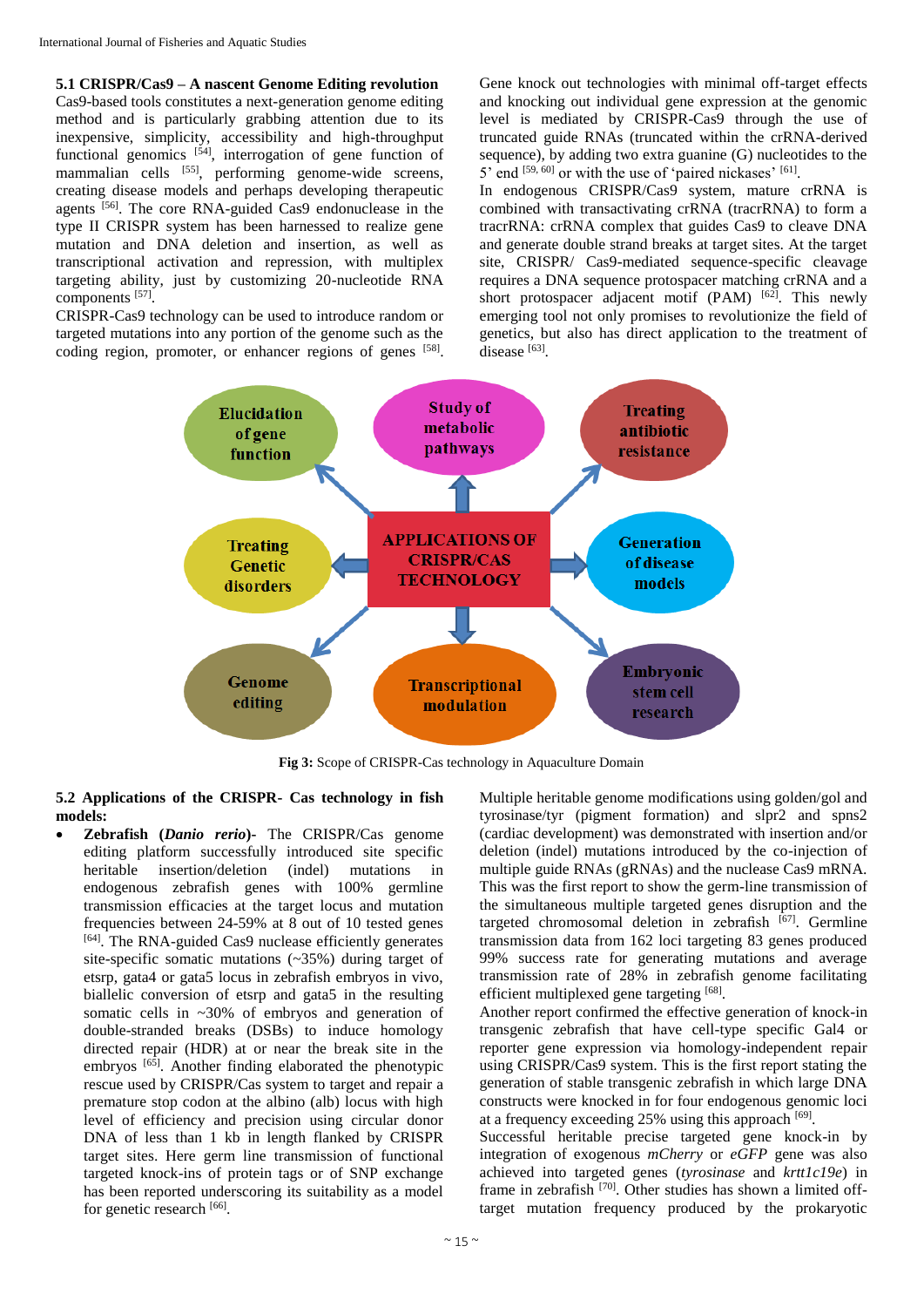CRISPR/Cas9 type II genome editing system demonstrating heritable mutagenesis efficiency of about 86%. Knock-in efficiencies and mutation rates at potential off-target sites was found to be 3.5-15.6% and 1.1-2.5% respectively making it a powerful and highly efficient tool for in vivo studies [71].

- **Chinook salmon** *(Oncorhynchus tshawytscha***)-** Genome editing in Chinook salmon embryos cell line (CHSE) was studied to overexpress monomeric form of Enhanced green fluorescent protein (EGFP) (cell line CHSE-E Geneticin resistant) and nCas9n, a nuclear version of Cas9 (cell line CHSE-EC, Hygromycin and Geneticin resistant) by knockout of the integrated EGFP gene. The EFGP gene was disrupted in 34.6% of cells and inactivation of the gene by deletions in the expected site was validated in 25% of clones exposing new avenues for cost-effective functional genomics studies compatible with high-throughput sequencing [72].
- **Atlantic salmon (***Salmo salar* **L.)-** CRISPR/Cas9 system was used to target two genes involved in pigmentation, tyrosinase (tyr) and solute carrier family 45, member 2 (slc45a2) in embryos. About 40 and 22% of induced mutations for both CRISPRslc45a2/Cas9 and CRISPRtyr/Cas9 were found respectively in embryos at the 17 somite stage. Furthermore graded phenotype ranging from lack of pigmentation to partial loss and normal pigmentation was visible at hatching stage for both targeted genes. Targeted double-allelic knockout in the F0 generation was obtained providing evidence for investigating other important traits for the aquaculture industry<sup>[73]</sup>.
- **Medaka (***Oryzias latipes***)-** Successful targeted mutagenesis at genomic sequence on the DJ-1 gene in embryos, injected with the single guide RNA (sgRNA) transcribed by a T7 promoter and capped RNA encoding a Cas9 nuclease, has been generated. This RNA-guided endonuclease (RGEN) technique has emerged as a potentially robust, efficient and flexible tool for genome editing in medaka<sup>[74]</sup>.
- **The African turquoise killifish (***Nothobranchius furzeri***)**- This is the latest model and has practically many advantages due to low maintenance cost, rapid production of offspring and its relatively low span (4-6 months) and has been used exclusively for modelling age and age-related diseases *in vivo* [75, 76] .
- **Tilapia (***Tilapia mossambica***)-** Highly efficient gene targeting was achieved by disrupting selected genes (nanos2, nanos3, dmrt1, and foxl2) and frameshift deletion mutations in foxl2 and dmrt1 induced by CRISPR/Cas9 were efficiently transmitted to the F1 generation indicating the gene disruption to be heritable. After mutation of germ cell or somatic cell-specific genes, obvious phenotypes were observed in the G0 generation implying its utility in generating loss-offunction mutants applicable in other teleost species as well [77] .
- **Rohu (***Labeo rohita***)-** Using the CRISPR/Cas9 system in *Labeo rohita* (rohu), successful disruption of Toll-like receptor 22 (TLR22) gene, involved in innate immunity was demonstrated. The null mutant, arising from the integration of donor DNA via homologous recombination (HR), lacked TLR22 mRNA expression [78].

## **6. Conclusion**

CRISPR-Cas systems is highly potent and can provide an

alternative effective strategy to selectively and quantitatively remove individual bacterial strains based purely on sequence information, imparting opportunities in the treatment of multidrug-resistant infections and the study of microbial consortia. The usage of *smart bomb* has not reached the aquaculture sector and if proper focus will be bestowed on developing smart bombs for particular antibiotic resistant pathogenic bacteria that brings about huge losses and is a menace to the fisheries sector, then definitely the problem of antibiotic resistance will be encountered.

These Smart bombs will selectively target only the pathogenic bacteria from a pool of microorganisms without affecting the beneficial microbiota. It will also be the best alternative to the antibiotics used that at a long run induces antibiotic resistance among the bacterial populations. This would undoubtedly transform biological research and spur the development of other novel and alternative therapeutic approaches for treatment of various infectious and diseases imparting innumerous applications in aquaculture sector. This approach could remarkably open new avenues for the development of "smart" antibiotics that circumvent multidrug resistance and differentiate between pathogenic and beneficial microorganisms.

# **7. Future Prospective**

By targeting specific DNA strands through the CRISPR-Cas system the antibiotic resistance mechanism can be elucidated localizing the expanding resistance problem by specifically eliminating the whole target population and targeting disease at the molecular level. Similarly, targeting of the exponential rise of antibiotic resistant bacteria responsible for deteriorating conditions in aquatic animal's health could be done by precisely targeting the genes imparting disease for editing to make fish less susceptible to a specific frequently occurring disease leading to mortality. Again, knockout of the individual disease-related gene expression imparting resistance at the gene level with minimal off-target effects will also be facilitated.

Targeted knockout of genes using CRISPR–Cas9-mediated genome-editing represents a powerful approach to study gene function and to discern molecular mechanisms underlying complex human diseases thus signifying tremendous therapeutic potential and exploitation. Development of mutant models of fish by insertion or deletions of genes through the CRISPR/Cas technology would spur a revolution of enriching basic understanding of participatory distinctive roles being played by the targeted genes, potentially in the area of genome editing and transgenic research. CRISPR-Cas showers therapeutic potential for use in the correction of disease-causing genetic mutations and immense contributions to disease research and therapeutics will remain an exciting area of research to follow for the foreseeable future.

## **8. Acknowledgement**

The authors are thankful to Indian Council of Agricultural Research (ICAR), Ministry of Agriculture and Farmers Welfare, Government of India and Director, ICAR-CIFA.

## **9. References**

- 1. Ventola CL. The Antibiotic Resistance Crisis: Part 1: Causes and Threats. Pharmacy and Therapeutics. 2015; 40(4):277-283.
- 2. Horvath P, Barrangou R. CRISPR/Cas, the immune system of bacteria and archaea. Science. 2010; 327:167-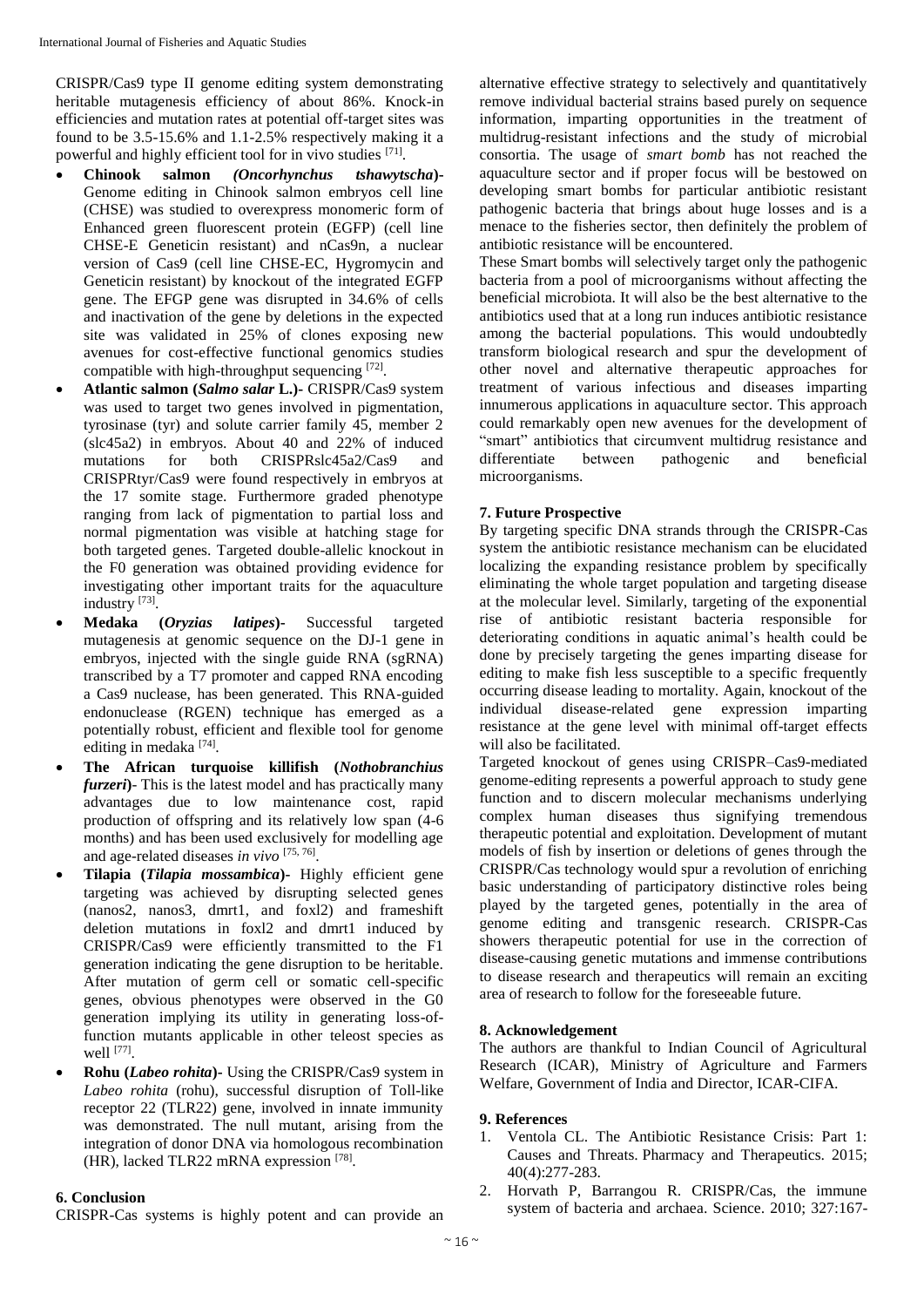70.

- 3. Petersen A, Andersen JS, Kaewmak T, Somsiri T, Dalsgaard A. Impact of Integrated Fish Farming on Antimicrobial Resistance in a Pond Environment. Applied and Environmental Microbiology. 2002; 68(12):6036-6042.
- 4. Eckert R, Sullivan R, Shi W. Targeted Antimicrobial Treatment to Re-establish a Healthy Microbial Flora for Long-term Protection. Advances in Dental Research. 2012; 24:94-97.
- 5. Gomaa AA, Klumpe HE, Luo ML, Selle K, Barrangou R, Beisel CL *et al.* Programmable removal of bacterial strains by use of genome-targeting CRISPR-Cas systems. mBio. 2014; 5(1):e00928-13. doi:10.1128/mBio.00928- 13.
- 6. Braido F, Tarantini F, Ghiglione V, Melioli G, Canonica GW. Bacterial lysate in the prevention of acute exacerbation of COPD and in respiratory recurrent infections. International Journal of Chronic Obstructive Pulmonary Disease. 2007; 2:335-45.
- 7. Schaad UB, Mü R, Goffin H. Immunostimulation with OM-85 in Children with Recurrent Infections of the Upper Respiratory Tract A Double-Blind, Placebo-Controlled Multicenter Study. CHEST. 2002; 122:2042- 2049.
- 8. Belkaid Y, Hand T. Role of the Microbiota in Immunity and inflammation. Cell. 2014; 157(1):121-141.
- 9. Guarner F, Malagelada JR. Gut flora in health and disease. Lancet. 2003; 361:512-9. doi:10.1016/S0140- 6736(03)12489-0.
- 10. Luo ML, Leenay RT, Beisel CL. Current and future prospects for CRISPR-based tools in bacteria. Biotechnology and Bioengineering. 2015; 9999:1-14. doi:10.1002/bit.25851.
- 11. Prasath KH, Giridhar S, Varun P. Antibiotic Smart Bomb– A Review. International Journal of Pharmacotherapy. 2014; 4(2):104-106.
- 12. Shao Y, Wang IN. Bacteriophage Adsorption Rate and Optimal Lysis Time. Genetics. 2008; 180(1):471-482. doi:10.1534/genetics.108.090100.
- 13. Kunin V, Sorek R, Hugenholtz P. Evolutionary conservation of sequence and secondary structures in CRISPR repeats. Genome Biology. 2007; 8(4):R61.
- 14. Jablonska-Trypuc A, Matejczyk M, Rosochacki S. Matrix metalloproteinases (MMPs), the main extracellular matrix (ECM) enzymes in collagen degradation, as a target for anticancer drugs. Journal of Enzyme Inhibition and Medicinal Chemistry. 2016; 31:177-183.
- 15. Bolotin A, Quinquis B, Sorokin A, Ehrlich SD. Clustered regularly interspaced short palindrome repeats (CRISPRs) have spacers of extrachromosomal origin. Microbiology. 2005; 151(8):2551-2561.
- 16. Pourcel C, Salvignol G, Vergnaud G, Vergnaud CG. CRISPR elements in Yersinia pestis acquire new repeats by preferential uptake of bacteriophage DNA, and provide additional tools for evolutionary studies. Microbiology. 2005; 151(3):653-663.
- 17. Uckun FM, Goodman P, Ma H, Dibirdik I, Qazi S. CD22 Exon 12 deletion as a novel pathogenic mechanism of human B-precursor leukemia. Proceedings of the National Academy of Sciences of the United States of America. 2010; 107:16852-16857.
- 18. Uckun FM, Qazi S, Ma H, Yin L, Cheng J. A rationally designed nanoparticle for RNA interference therapy in B-

lineage lymphoid malignancies. EBioMedicine. 2014; 1:141-155.

- 19. Stern A, Keren L, Wurtzel O, Amitai G, Sorek R. Selftargeting by CRISPR: gene regulation or autoimmunity? Trends in Genetics. 2010; 26:335-40.
- 20. Hale CR, Majumdar S, Elmore J, Pfister N, Compton M, Olson S, *et al.* Essential features and rational design of CRISPR RNAs that function with the Cas RAMP module complex to cleave RNAs. Molecular Cell. 2012; 45:292- 302.
- 21. Brain Tumor Cells Decimated by Mitochondrial "Smart Bomb". http://www.newswise.com/articles/brain-tumorcells-decimated-by mitochondrial-smart-bomb. Houston Methodist. 24 March, 2015.
- 22. Sharpe MA, Han J, Baskin AM, Baskin DS. Design and synthesis of a MAO-B-selectively activated prodrug based on MPTP: a mitochondria-targeting chemotherapeutic agent for treatment of human malignant gliomas. ChemMedChem. 2015; 10:621-8.
- 23. Kennedy EM, Cullen BR. Bacterial CRISPR/Cas DNA endonucleases: A revolutionary technology that could dramatically impact viral research and treatment. Virology. 2015; 479-480:213-20.
- 24. Liao HK, Gu Y, Diaz A, Marlett J, Takahashi Y, Li M *et al.* Use of the CRISPR/Cas9 system as an intracellular defense against HIV-1 infection in human cells. Nature Communications. 2015; 6:6413.
- 25. Cai M, Yang Y. Targeted genome editing tools for disease modeling and gene therapy. Current Gene Therapy. 2014; 14:2-9.
- 26. Pandey VK, Tripathi A, Bhushan R, Ali A, Dubey PK. Application of CRISPR/Cas9 Genome Editing in Genetic Disorders: A Systematic Review Up to Date. Journal of Genetic Syndromes and Gene Therapy. 2017; 8:321. doi:10.4172/2157-7412.1000321.
- 27. Yin H, Xue W, Chen S, Bogorad RL, Benedetti E, Grompe M *et al.* Genome editing with Cas9 in adult mice corrects a disease mutation and phenotype. Nature Biotechnology. 2014; 32:551-3.
- 28. Wang H, Yang H, Shivalila CS, Dawlaty MM, Cheng AW, Zhang F *et al.* One-step generation of mice carrying mutations in multiple genes by CRISPR/Cas-mediated genome engineering. Cell. 2013; 153:910-18.
- 29. Xiong X, Chen M, Lim WA, Zhao D, Qi LS. CRISPR/Cas9 for Human Genome Engineering and Disease Research. Annual Review of Genomics and Human Genetics. 2016; 17:131-54.
- 30. Carroll KJ, Makarewich CA, McAnally J, Anderson DM, Zentilin L, Liu N *et al.* A mouse model for adult cardiacspecific gene deletion with CRISPR/Cas9. Proceedings of the National Academy of Sciences. 2016; 113:338-43.
- 31. Common Fish Diseases Symptoms and Treatment. https://www.agrobusinessngr.com/common-fishdiseases-symptoms-treatment/. AgroTimes, 1 January, 2018.
- 32. FAO. Responsible Use of Antibiotics in Aquaculture. Food and Agriculture Organization of the United Nations, Rome, 2005, Technical Paper No. 469, pp: 97.
- 33. Grema HA, Geidam YA, Suleiman A, Gulani IA, Birma RB. Multi-Drug Resistant Bacteria Isolated from Fish and Fish Handlers in Maiduguri, Nigeria. International Journal of Animal and Veterinary Advances. 2015; **7**:49- 54.
- 34. McPhearson RM, DePaola A, Zywno SR, Motes ML,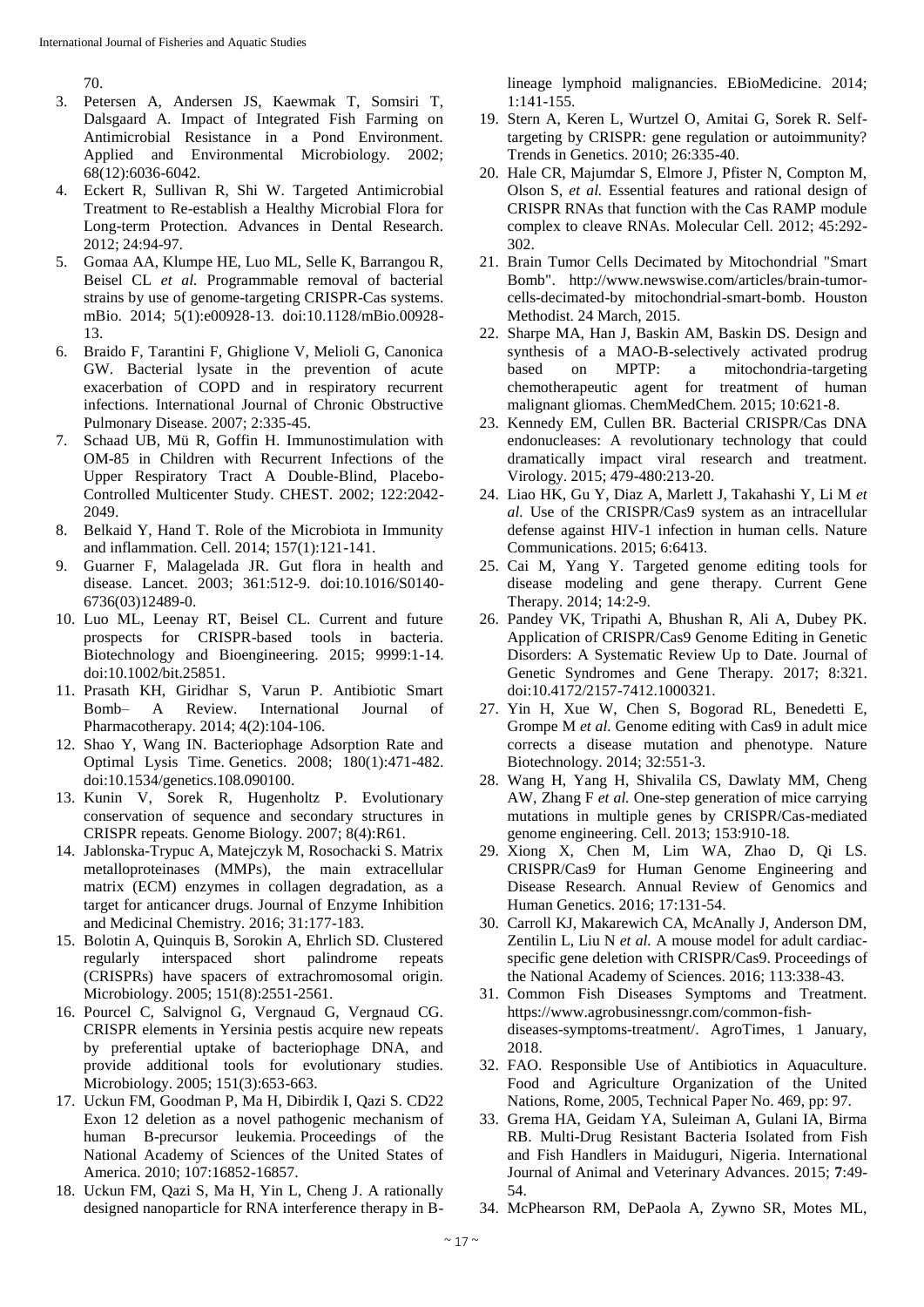Guarino AM. Antibiotic resistance in Gram-negative bacteria from cultured catfish and aquaculture ponds. Aquaculture. 1991; 99:203-211.

- 35. Schmidt AS, Bruun MS, Dalsgaard I, Pedersen K, Larsen JL. Occurrence of Antimicrobial Resistance in Fish-Pathogenic and Environmental Bacteria Associated with Four Danish Rainbow Trout Farms. Applied and Environmental Microbiology. 2000; 66:4908-4915.
- 36. Hatha M, Vivekanandhan A, Julie JG. Antibiotic resistance pattern of motile aeromonads from farm raised fresh water fish. International Journal of Food Microbiology. 2005; 98:131-134.
- 37. Tendencia EA, de la Pena LD. Antibiotic resistance of bacteria from shrimp ponds. Aquaculture. 2001; 195:193- 204.
- 38. Ho SP, Hsu TY, Chen MH, Wang WS. Antibacterial Effect of Chloramphenicol, Thiamphenicol and Florfenicol against Aquatic Animal Bacteria. The Journal of Veterinary Medical Science. 2000; 62:479-485.
- 39. Petersen A, Guardabassi L, Dalsgaard A, Olsen JE. Class I integrons containing a dhfrI trimethoprim resistance gene cassette in aquatic Acinetobacter spp. FEMS Microbiology Letters. 2000; 182:73-76.
- 40. Kim SR, Nonaka L, Suzuki S. Occurrence of tetracycline resistance genes  $tet(M)$  and  $tet(S)$  in bacteria from marine aquaculture sites. FEMS Microbiology Letters. 2004; 237:147-156.
- 41. O'Brien TF. Emergence, Spread, and Environmental Effect of Antimicrobial Resistance: How Use of an Antimicrobial Anywhere Can Increase Resistance to Any Antimicrobial Anywhere Else. Clinical Infectious Diseases. 2002; 34(3):78-84.
- 42. Sørum H. Antimicrobial Drug Resistance in Fish Pathogens. In Aarestrup F (ed), Antimicrobial resistance in bacteria of animal origin, ASM Press, 2006, Washington DC, pp: 213-238.
- 43. Heuer OE, Kruse H, Grave K, Collignon P, Karunasagar I, Angulo FJ *et al.* Human Health Consequences of Use of Antimicrobial Agents in Aquaculture. Clinical Infectious Diseases. 2009; 49:1248-53.
- 44. Kruse H, Sørum H. Transfer of multiple drug resistance plasmids between bacteria of diverse origins in natural microenvironments. Applied and Environmental Microbiology. 1994; 60:4015-21.
- 45. Barrangou R, Fremaux C, Deveau H, Richards M, Boyaval P, Moineau S *et al.* Romero DA, Horvath P. CRISPR provides acquired resistance against viruses in prokaryotes. Science. 2007; 315(5819):1709-12.
- 46. Tang TH, Bachellerie JP, Rozhdestvensky T, Bortolin ML, Huber H, Drungowski M *et al.* Identification of 86 candidates for small non-messenger RNAs from the archaeon Archaeoglobus fulgidus. Proceedings of the National Academy of Sciences of the United States of America. 2002; 99:7536-41.
- 47. Lillestøl RK, Redder P, Garrett RA, Brügger K. A putative viral defence mechanism in archaeal cells. Archaea. 2006; 2(1):59-72.
- 48. Brouns SJ, Jore MM, Lundgren M, Westra ER, Slijkhuis RJ, Snijders AP *et al.* Small CRISPR RNAs guide antiviral defense in prokaryotes. Science. 2008; 321:960- 4.
- 49. Van der Oost J, Westra ER, Jackson RN, Wiedenheft B. Unravelling the structural and mechanistic basis of CRISPR-Cas systems. Nature Reviews Microbology.

2014; 12:479-92.

- 50. DiCarlo JE, Norville JE, Mali P, Rios X, Aach J, Church GM *et al.* Genome engineering in *Saccharomyces cerevisiae* using CRISPR-Cas systems. Nucleic Acids Research. 2013; 41(7):4336-43.
- 51. Samson JE, Magadan AH, Sabri M, Moineau S. Revenge of the phages: defeating bacterial defences. Nature Reviews Microbiology. 2013; 11(10):675-87.
- 52. Makarova KS, Haft DH, Barrangou R, Brouns SJ, Charpentier E, Horvath P *et al.* Evolution and classification of the CRISPR-Cas systems. Nature Reviews Microbiology. 2011; 9:467-77.
- 53. Larson MH, Gilbert LA, Wang X, Lim WA, Weissman JS, Qi LS *et al.* CRISPR interference (CRISPRi) for sequence-specific control of gene expression. Nature Protocols. 2013; 8(11):2180-96.
- 54. Selle K, Barrangou R. Harnessing CRISPR–Cas systems for bacterial genome editing. Trends in Microbiology. 2015; 23:225-32.
- 55. Barrangou R, Birmingham A, Wiemann S, Beijersbergen RL, Hornung V, Smith AVB *et al.* Advances in CRISPR-Cas9 genome engineering: lessons learned from RNA interference. Nucleic Acids Research. 2015; 43(7):3407- 19.
- 56. Hsu PD, Lander ES, Zhang F. Development and Applications of CRISPR-Cas9 for Genome Engineering. Cell. 2014; 157:1262-1278.
- 57. Xu T, Li Y, Nostrand JDV, He Z, Zhou J. Cas9-Based Tools for Targeted Genome Editing and Transcriptional Control. Applied and Environmental Microbiology. 2014; 80(5):1544-1552.
- 58. Gao X, Tsang JC, Gaba F, Wu D, Lu L, Liu P *et al*. Comparison of TALE designer transcription factors and the CRISPR/dCas9 in regulation of gene expression by targeting enhancers. Nucleic Acids Research. 2014; 42(20):e155. doi: 10.1093/nar/gku836.
- 59. Cho SW, Kim S, Kim Y, Kweon J, Kim HS, Bae S *et al.* Analysis of off-target effects of CRISPR/Cas-derived RNA-guided endonucleases and nickases. Genome Research. 2014, 24:132-41.
- 60. Fu Y, Sander JD, Reyon D, Cascio VM, Joung JK. Improving CRISPR-Cas nuclease specificity using truncated guide RNAs. Nature Biotechnology. 2014; 32:279-84.
- 61. Ran FA, Hsu PD, Lin CY, Gootenberg JS, Konermann S, Trevino A *et al.* Double nicking by RNA-guided CRISPR Cas9 for enhanced genome editing specificity. Cell. 2013; 154(6):1380-9.
- 62. Zhang F, Wen Y, Guo X. CRISPR/Cas9 for genome editing: progress, implications and challenges. Human Molecular Genetics. 2014; 23(1):R40-46.
- 63. Pellagatti A, Dolatshad H, Valletta S, Boultwood J. Application of CRISPR/Cas9 genome editing to the study and treatment of disease. Archives of Toxicology. 2015; 89:1023-34.
- 64. Hwang WY, Fu Y, Reyon D, Maeder ML, Kaini P, Sander JD *et al.* Heritable and Precise Zebrafish Genome Editing Using a CRISPR-Cas System. PLoS ONE. 2013; 8(7):e68708. doi:10.1371/journal.pone.0068708.
- 65. Chang N, Sun C, Gao L, Zhu D, Xu X, Zhu X *et al.* Genome editing with RNA-guided Cas9 nuclease in Zebrafish embryos. Cell Research. 2013; 23:465-472.
- 66. Irion U, Krauss J, Nusslein-Volhard C. Precise and efficient genome editing in zebrafish using the